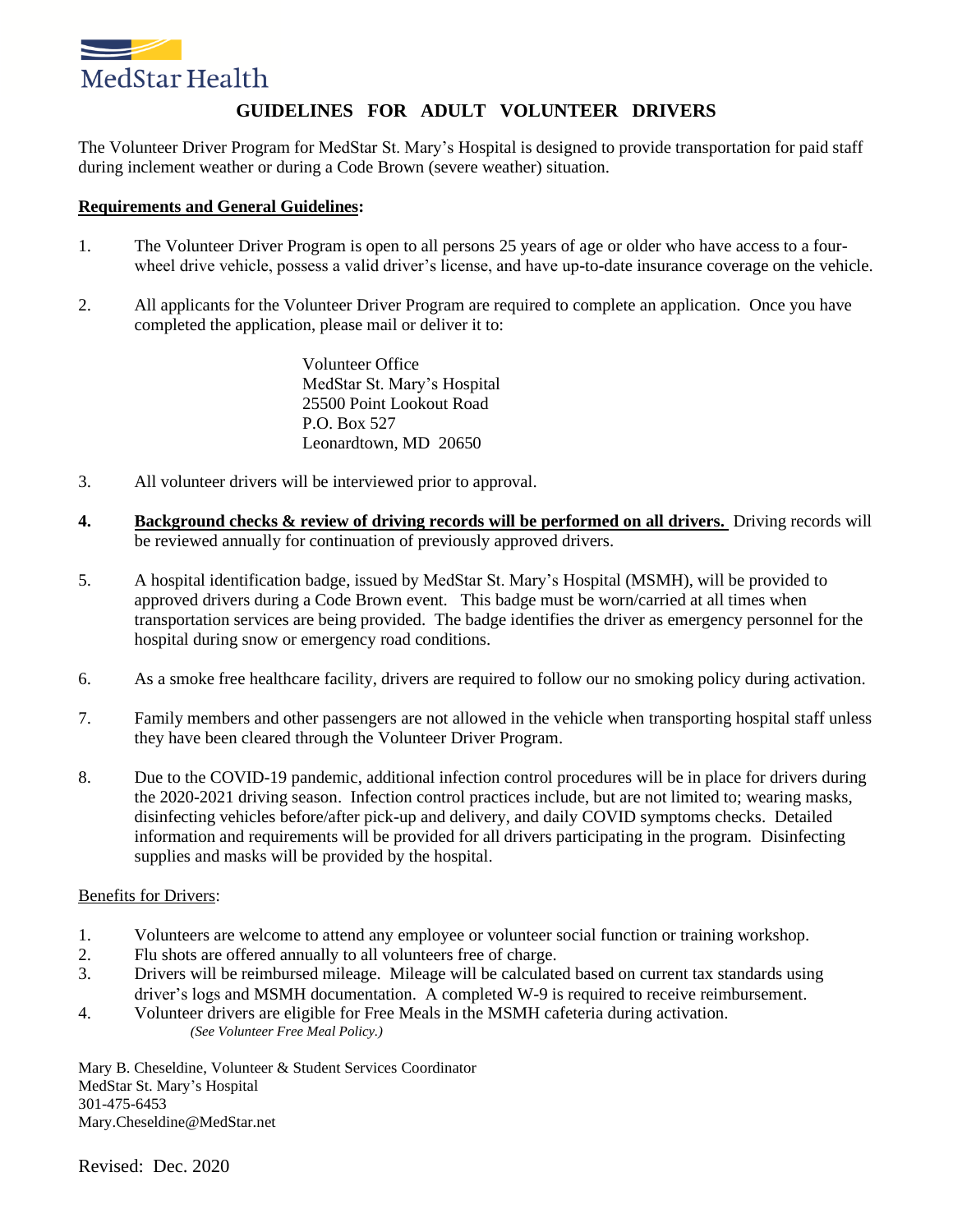

#### **MEDSTAR ST. MARY'S HOSPITAL VOLUNTEER OFFICE P.O. Box 527 Leonardtown, MD 20650 301/475-6453**

#### **ADULT VOLUNTEER DRIVER APPLICATION**

**TO THE APPLICANT:** All questions must be fully answered before an application will be considered. A background check and driving record search will be conducted on all applicants. *Please print legibly.*

#### **PERSONAL DATA**

| Name:                   |                                  |                                                                             |                                   |
|-------------------------|----------------------------------|-----------------------------------------------------------------------------|-----------------------------------|
|                         | Last                             | First                                                                       | Middle Initial                    |
| Address:                |                                  |                                                                             |                                   |
|                         | (Physical address)               | <b>Street</b>                                                               |                                   |
|                         | City                             |                                                                             | State/Zip Code                    |
|                         | (Mailing address)                | <b>Street</b>                                                               |                                   |
|                         | City                             |                                                                             | State/Zip Code                    |
| Home Telephone:         |                                  | <b>Example 2018</b> Work Telephone:                                         |                                   |
| Cell Telephone Number:  |                                  | (Cell phone will be primary contact with drivers during an emergency event) |                                   |
|                         |                                  |                                                                             |                                   |
| Social Security Number: |                                  |                                                                             |                                   |
|                         | Driver's License State & Number: |                                                                             |                                   |
|                         |                                  |                                                                             |                                   |
|                         |                                  | Please check the applicable response below:                                 |                                   |
|                         |                                  | GPS in my vehicle or through my cell phone                                  | $\square$ Yes<br>$\square$ No     |
|                         |                                  | Have you ever been employed or volunteered at this Hospital?                | $Yes \_\_$<br>$No$ <sub>___</sub> |
|                         |                                  | If yes, under what names and dates:                                         |                                   |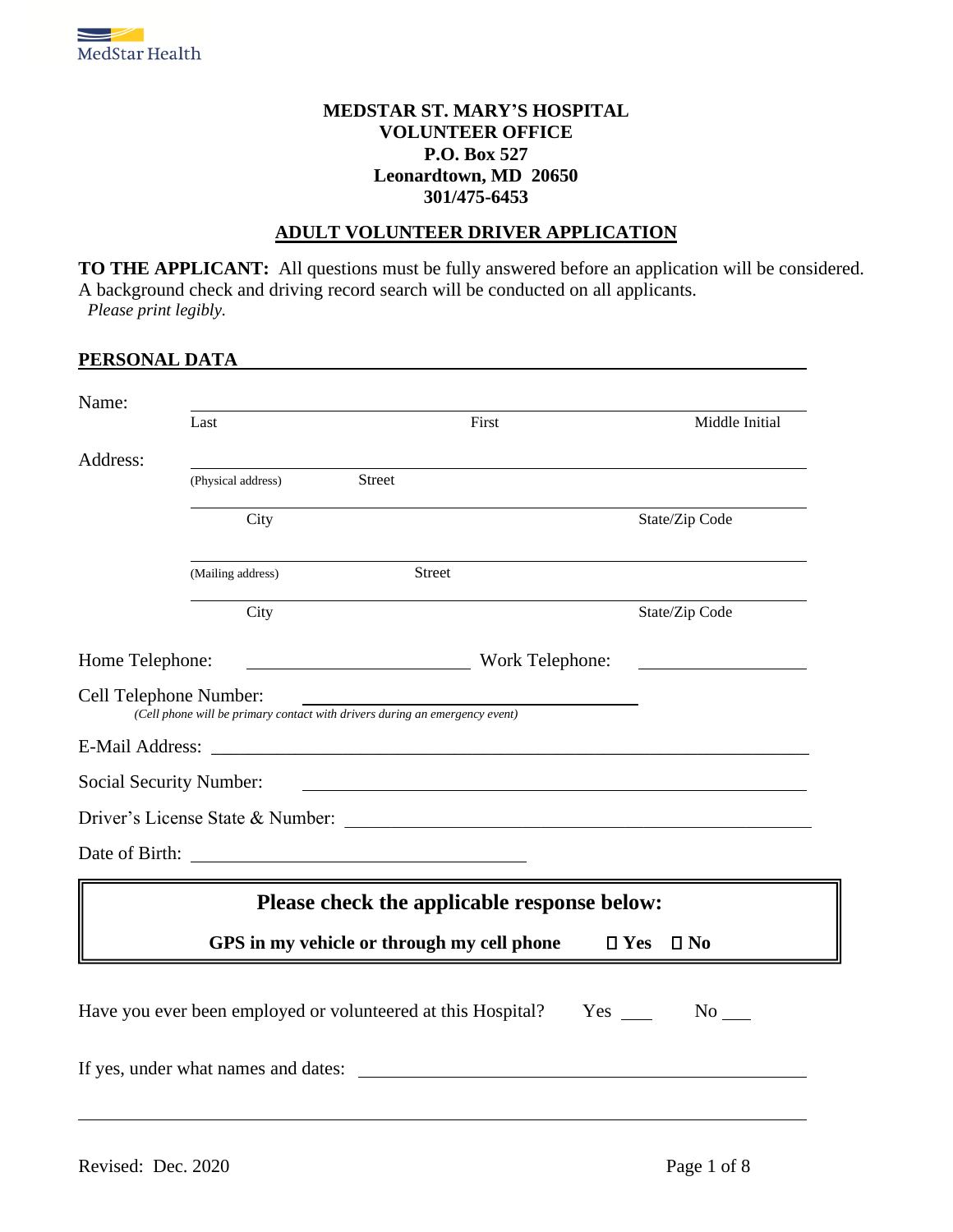

| Have you ever applied to be a volunteer driver at this hospital or other hospitals in the past?                                                                                                                                                                                                         | <b>Yes</b><br>N <sub>0</sub>                        |  |
|---------------------------------------------------------------------------------------------------------------------------------------------------------------------------------------------------------------------------------------------------------------------------------------------------------|-----------------------------------------------------|--|
| If yes, please list names of hospitals and dates of application:<br>Hospital                                                                                                                                                                                                                            | <b>Date</b>                                         |  |
| Identify any relative(s) presently employed at MedStar St. Mary's Hospital or MedStar Health:                                                                                                                                                                                                           | <u> 1989 - Johann Barbara, martxa alemaniar arg</u> |  |
|                                                                                                                                                                                                                                                                                                         |                                                     |  |
| On what date can you begin?<br>If asked to drive during inclement weather (Code Brown), please estimate how quickly you could respond<br>to a call:<br>$\Box$ Immediately $\Box$ 30 – 60 minutes $\Box$ 1-2 hours<br>Can you perform the functions of a volunteer without accommodations? Yes ______ No | $\Box$ over 2 hours                                 |  |
|                                                                                                                                                                                                                                                                                                         |                                                     |  |
| In case of emergency, please notify:                                                                                                                                                                                                                                                                    |                                                     |  |
|                                                                                                                                                                                                                                                                                                         |                                                     |  |
| <b>Alternate Contact</b><br>Name: 2008. 2008. 2010. 2010. 2010. 2010. 2010. 2010. 2010. 2010. 2010. 2010. 2010. 2010. 2010. 2010. 2010. 20                                                                                                                                                              |                                                     |  |
|                                                                                                                                                                                                                                                                                                         | Telephone:                                          |  |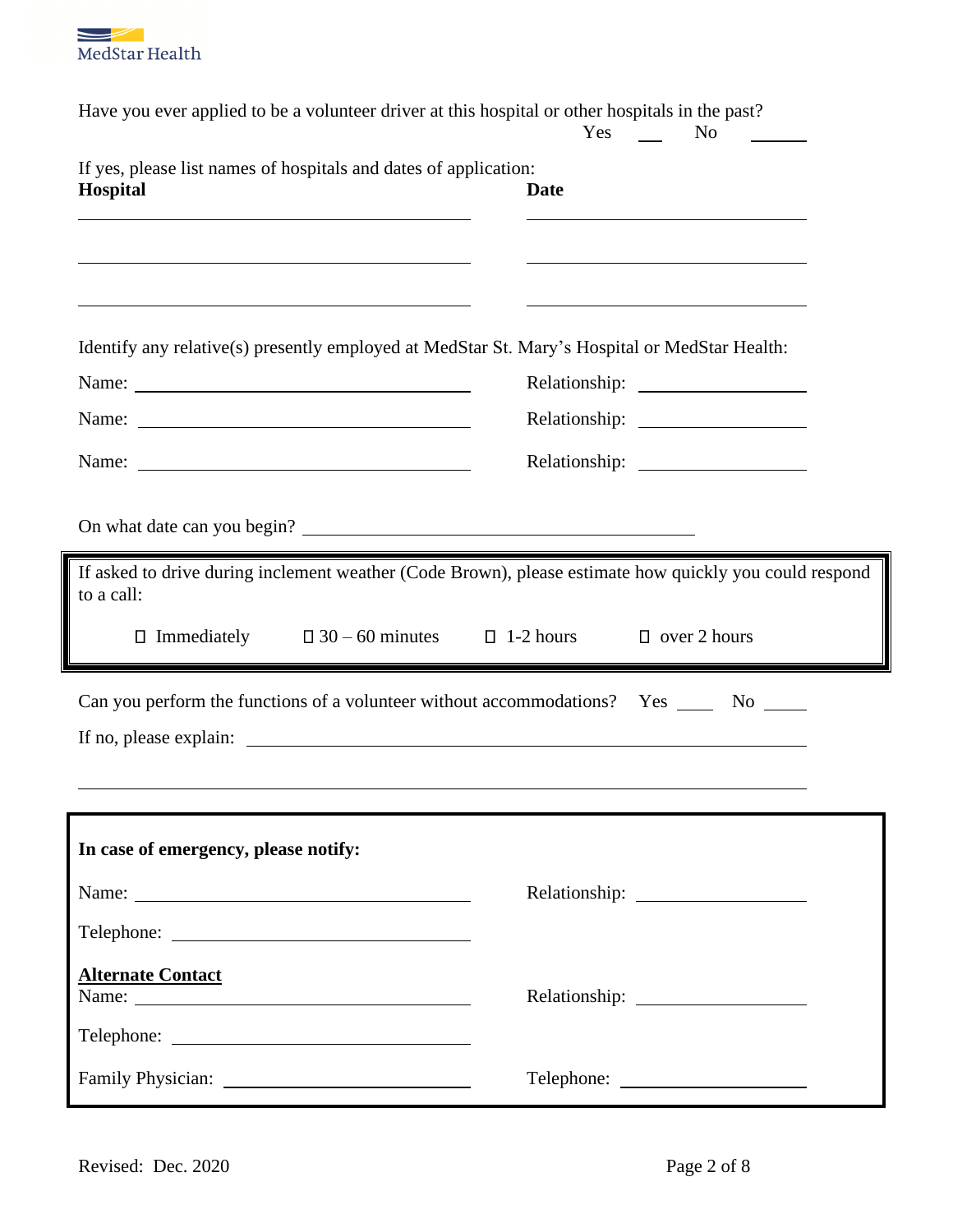

### **EMERGENCY MEDICAL INFORMATION:**

List any allergies you have to drugs, foods, or environmental agents (i.e., pollen, dust, mold, chemicals, etc.). Describe reactions you have had to substances you are allergic to:

<u> 1989 - Johann Stoff, deutscher Stoffen und der Stoffen und der Stoffen und der Stoffen und der Stoffen und de</u>

List the medications and prescriptions you take on a routine basis:

#### **VOLUNTEER EXPERIENCE:**

Other previous volunteer experience(s), skills, training, education, and hobbies:

| Have you driven for any other organizations?<br>(List organizations and dates)                                                                                                                                                 | $\equiv$ Yes $\equiv$ No |                              |
|--------------------------------------------------------------------------------------------------------------------------------------------------------------------------------------------------------------------------------|--------------------------|------------------------------|
|                                                                                                                                                                                                                                |                          | Date: $\qquad \qquad$        |
| Organization:                                                                                                                                                                                                                  |                          | Date: $\qquad \qquad \qquad$ |
| Organization: New York Changes and Security and Security and Security and Security and Security and Security and Security and Security and Security and Security and Security and Security and Security and Security and Secur | Date:                    |                              |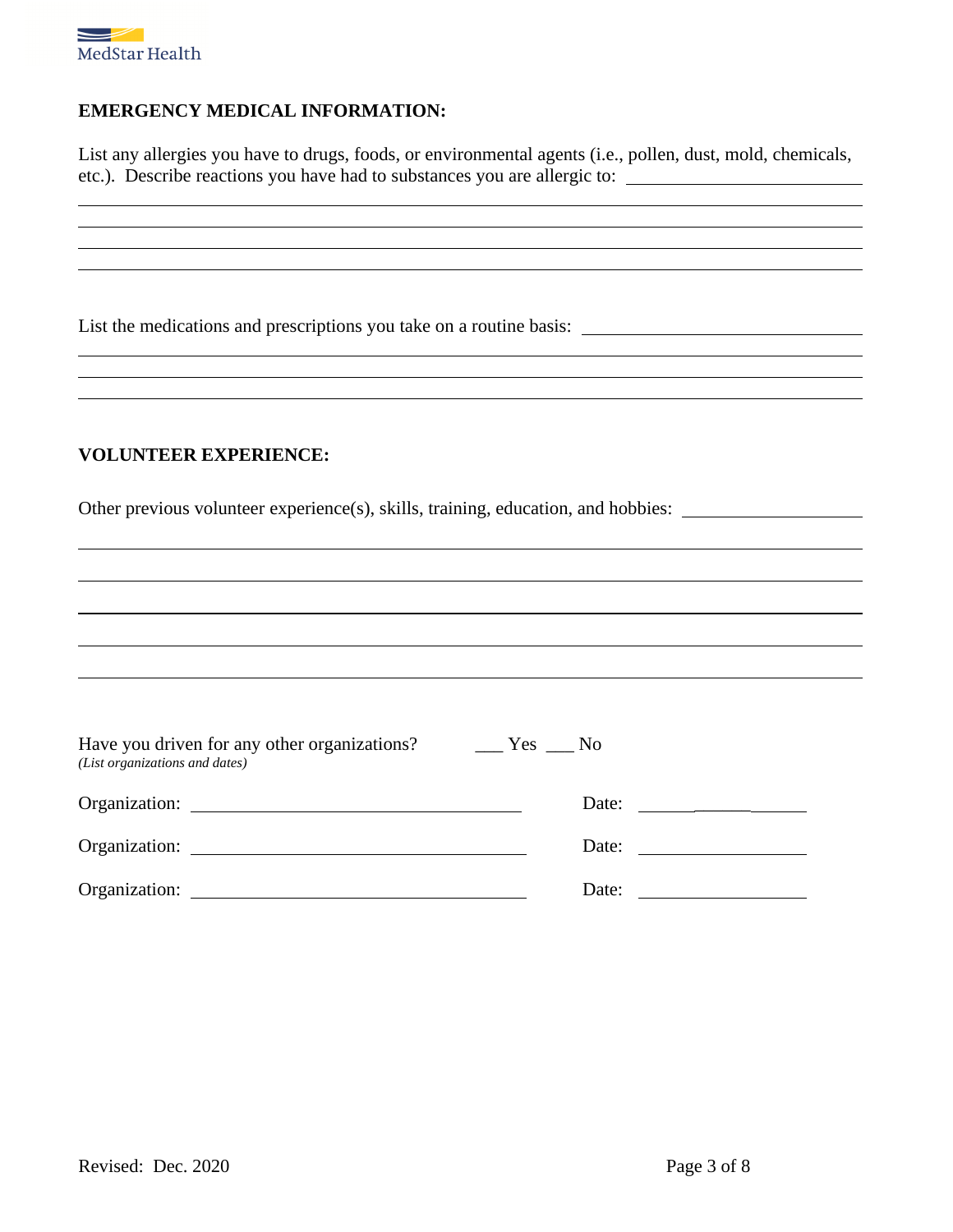

| 1.<br>Have you ever been convicted of a criminal or civil offense other than a minor traffic |                                                                                                                                                                                                                                                                                                                                                                          |        |     |        |                |    |
|----------------------------------------------------------------------------------------------|--------------------------------------------------------------------------------------------------------------------------------------------------------------------------------------------------------------------------------------------------------------------------------------------------------------------------------------------------------------------------|--------|-----|--------|----------------|----|
|                                                                                              | violation?                                                                                                                                                                                                                                                                                                                                                               | $\Box$ | Yes | $\Box$ | N <sub>0</sub> |    |
| 2.                                                                                           | Have you ever been fined for a criminal or civil offense other than a minor traffic violation?                                                                                                                                                                                                                                                                           | П      | Yes | $\Box$ | N <sub>0</sub> |    |
| 3.                                                                                           | Have you ever had a DWI or DUI charge?                                                                                                                                                                                                                                                                                                                                   | $\Box$ | Yes | $\Box$ | N <sub>0</sub> |    |
| 4.                                                                                           | Have you had a moving traffic violation within the past 7 years? $\Box$ Yes                                                                                                                                                                                                                                                                                              |        |     |        | $\Box$         | No |
|                                                                                              | If you answered Yes to any of the four questions above, describe when the conviction, fine, or charge<br>occurred; the facts and circumstances; and any facts pertaining to rehabilitation, if applicable. Do not<br>list any criminal charges for which the records have been expunged. A criminal offense will not<br>necessarily bar you from serving as a volunteer. |        |     |        |                |    |
|                                                                                              | When: $\frac{1}{\sqrt{1-\frac{1}{2}} \cdot \frac{1}{2}}$                                                                                                                                                                                                                                                                                                                 |        |     |        |                |    |
|                                                                                              |                                                                                                                                                                                                                                                                                                                                                                          |        |     |        |                |    |
|                                                                                              | When: $\frac{1}{\sqrt{1-\frac{1}{2}} \cdot \frac{1}{2}}$                                                                                                                                                                                                                                                                                                                 |        |     |        |                |    |
|                                                                                              |                                                                                                                                                                                                                                                                                                                                                                          |        |     |        |                |    |
|                                                                                              |                                                                                                                                                                                                                                                                                                                                                                          |        |     |        |                |    |

Identify all states for which you have had a driver's license during the past seven calendar years:

\_\_\_\_\_\_\_\_\_\_\_\_\_\_\_\_\_\_\_\_\_\_\_\_\_\_\_\_\_\_\_\_\_\_\_\_\_\_\_\_\_\_\_\_\_\_\_\_\_\_\_\_\_\_\_\_\_\_\_\_\_\_\_\_\_\_\_\_\_\_\_\_\_\_\_\_\_\_

#### **Attach a copy of the following items to this application:**

- 1. Valid driver's license
- 2. Current automobile insurance identification card \*
- 3. Vehicle registration\*

*\*(For all vehicles that you might drive during a Code Brown emergency event)*

*MedStar St. Mary's Hospital has strict hygienic and confidentiality standards that must be met by all volunteers. These standards are defined in more detail in the Driver Volunteer Handbook which each volunteer driver receives as part of the orientation package once accepted into the program.*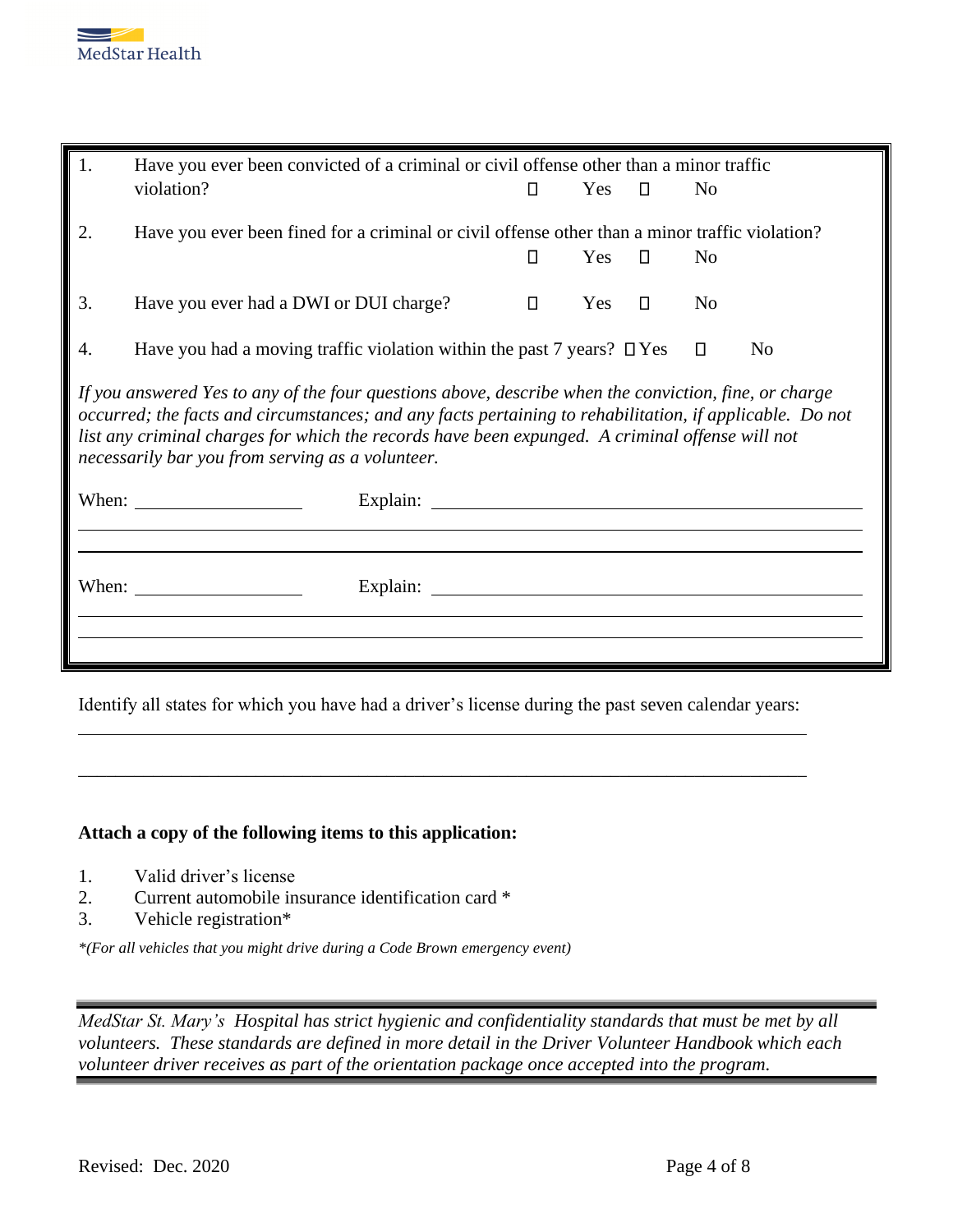

### **ATTACH A PHOTOCOPY OF DRIVER'S LICENSE, CURRENT REGISTRATION AND INSURANCE**

*(registration and insurance for each vehicle that may be driven during an emergency event)*

### *Please provide this information for any vehicle that you may drive during a Code Brown.*

| 1) | Color/Make/Model of Vehicle:                  |
|----|-----------------------------------------------|
|    | Number of Passengers that can wear seatbelts: |
| 2) | Color/Make/Model of Vehicle:                  |
|    | Number of Passengers that can wear seatbelts: |
| 3) | Color/Make/Model of Vehicle:                  |
|    | Number of Passengers that can wear seatbelts: |
|    | Geographic Area that can be served:           |
|    | Driver's License Number:                      |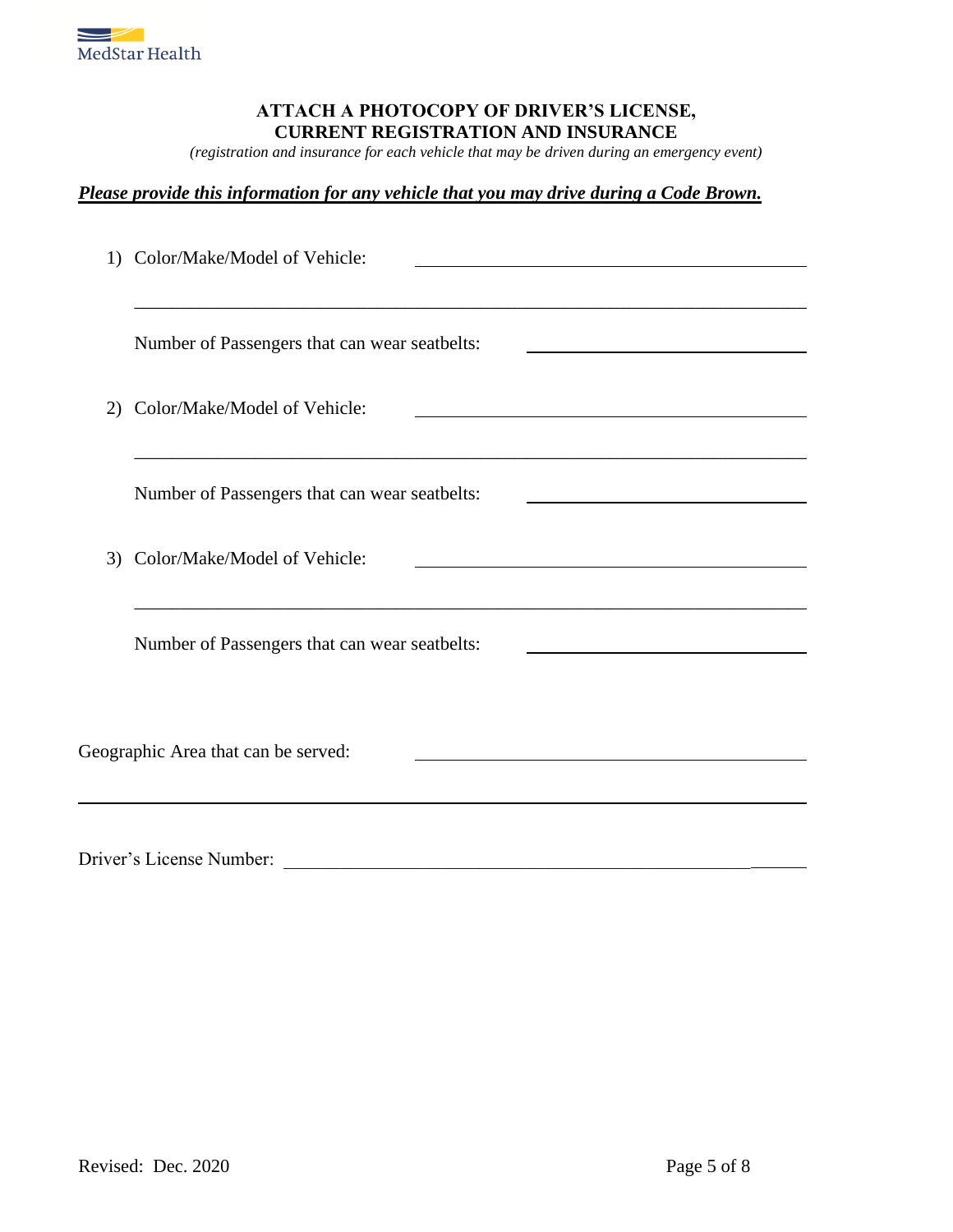

# **CODE BROWN SEVERE WEATHER EMERGENCY PLAN**

## **Volunteer Driver Insurance Coverage Agreement**

As a Volunteer Driver for MedStar St. Mary's Hospital, I understand and agree that my vehicular insurance is "primary" in the event of an accident.

Printed Name of Volunteer Driver

Date: \_\_\_\_\_\_\_\_\_\_\_\_\_\_\_\_

Signature of Volunteer Driver

\_\_\_\_\_\_\_\_\_\_\_\_\_\_\_\_\_\_\_\_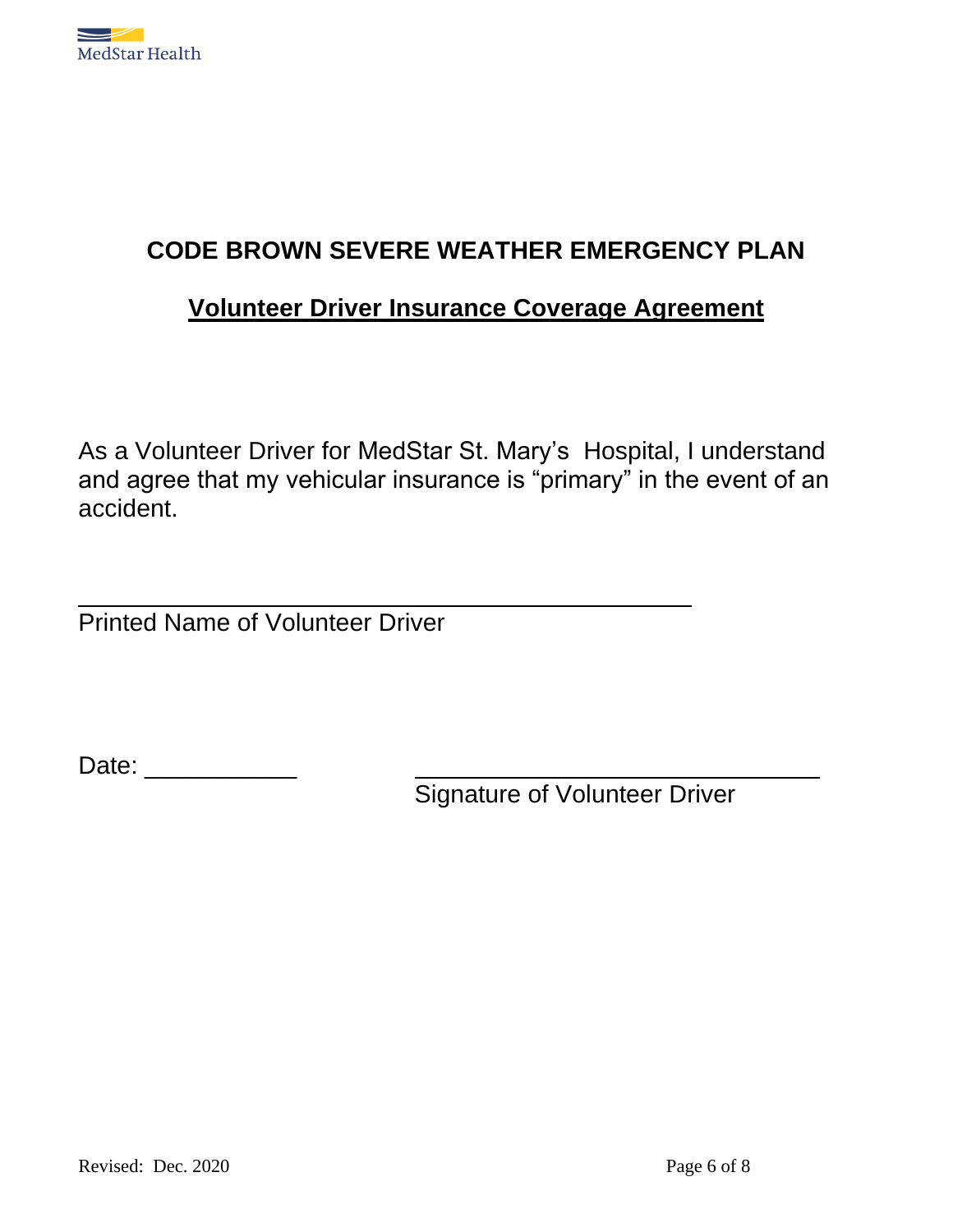

### **PLEASE VERIFY WITH YOUR SIGNATURE THAT ALL THE INFORMATION YOU HAVE GIVEN ON THIS APPLICATION IS TRUE AND ACCURATE**.

Applicant's Statement (please read carefully before signing):

*I certify that the answers given herein are true and complete to the best of my knowledge. I also certify that I have not knowingly withheld any information that would affect this application unfavorably. I understand and agree that any false statement or omissions as addressed above with respect to the information required on this application is grounds for refusal to use my services as a volunteer or for withdrawal of my offer of volunteer assignment made to me or for the termination of my volunteer assignment at MedStar St. Mary's Hospital.*

*I authorize MedStar St. Mary's Hospital to investigate all matters covered by this application as well as all statements made by me on this application.*

*I authorize a background check (inclusive of a check of my driving record), reference checks, and investigation of all statements contained in this application that are necessary for a decision of my qualifications as a volunteer driver.*

*I also agree, if assigned, that I am to volunteer faithfully and diligently, to be careful and avoid accident, to come to my assignment promptly, and to execute the duties assigned by my supervisor or designee.*

*I agree to abide by all present and subsequently issued policies and rules of MedStar St. Mary's Hospital's Volunteer Department.*

*I understand that I will be required to maintain and protect the confidentiality of patient information, medical records, patient and Hospital financial data, and any patient, employee, physician, and Hospital information obtained through my volunteer assignment with MedStar St. Mary's Hospital.*

*I understand that my own personal motor vehicle insurance policy is expected to provide the primary coverage for any and all accidents which occur during my service as a volunteer driver for MedStar St. Mary's Hospital during inclement weather (Code Brown) situations.*

*I further certify that I have read the attached Guidelines and agree to adhere to the policies and standards of MedStar St. Mary's Hospital as outlined in the Guidelines if accepted as a volunteer.*

*I hereby acknowledge that I have read and do understand the above statements.*

Print Name:

Signature: Date: Date: Date: Date: Date: Date: Date: Date: Date: Date: Date: Date: Date: Date: Date: Date: Date: Date: Date: Date: Date: Date: Date: Date: Date: Date: Date: Date: Date: Date: Date: Date: Date: Date: Date: D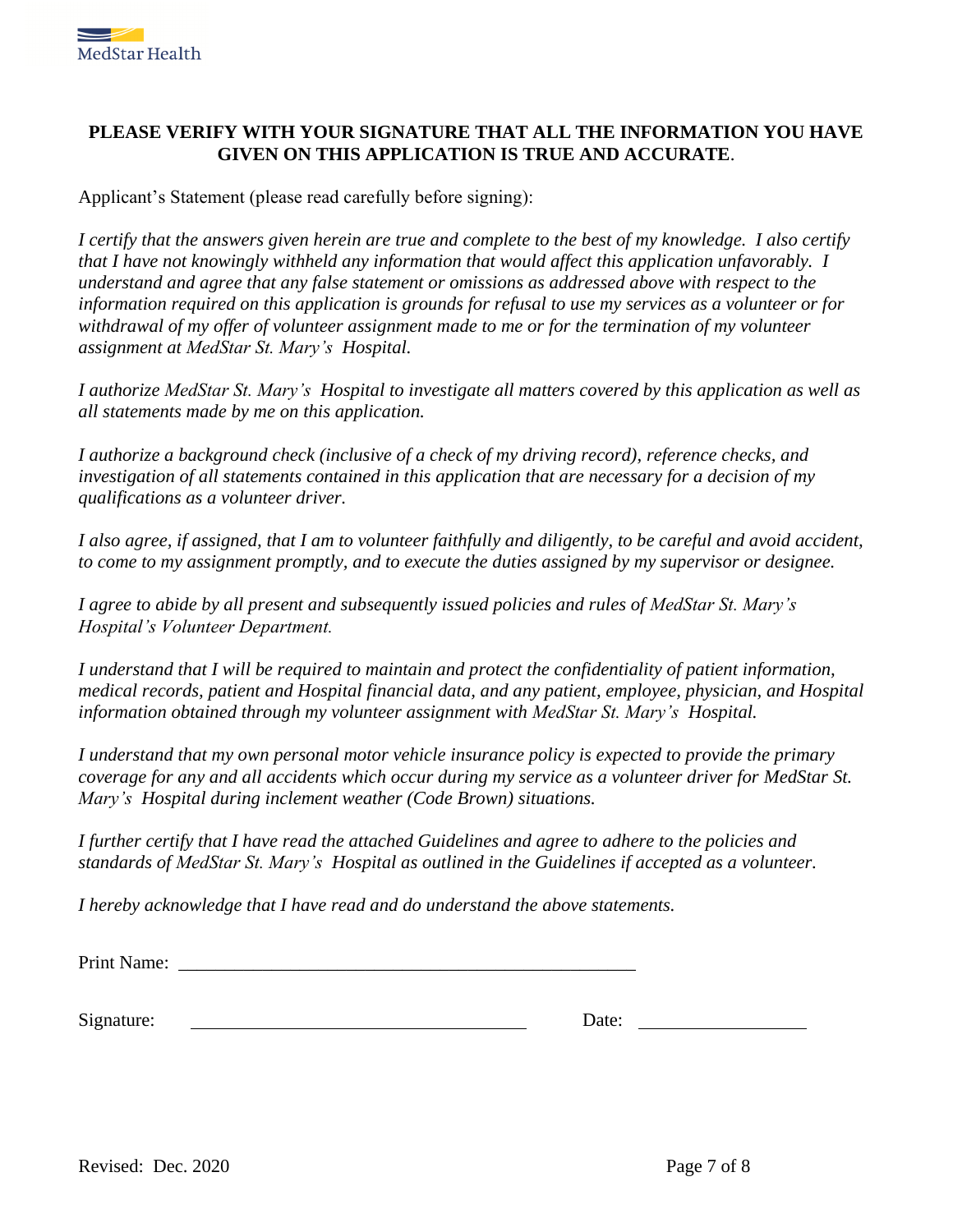

# **Confidentiality Statement - For Volunteers**

I understand and agree that as part of my volunteer duties on the premises of, or on behalf of, MedStar Entity, Inc. or any of its subsidiaries or affiliates (collectively "MedStar"), I may, both prior to, and while on the premises, have access to, or come in contact with, Confidential Information.

I understand that Confidential Information includes, but is not limited to, any of the following information or materials owned by, or in the possession of MedStar (including any such information created by me in connection with my position): All business information, personnel information, quality improvement information, utilization management information, risk management information, operational policies or procedures, patient data or information, medical records, promotional and marketing programs, business plans, product specifications, manufacturing processes and operations, information about techniques, analytical methodology, safety, testing data and results, future market and product plans, billing and financial data and information, computer passwords/access rights, trade secrets, work product, intellectual property, and other information of a technical, scientific, or economic nature relating in any way to MedStar.

I understand that all Confidential Information created, obtained, received, reviewed, or which I may have contact with in connection with my role as a volunteer, is confidential in nature. I further understand and agree that I shall, at all times ensure the confidentiality of all Confidential Information I have contact with, that I shall not re-disclose such Confidential Information to any other person or entity without prior written approval from MedStar, and that I shall comply with all applicable laws including the obligation to maintain patient privacy. I further agree that I shall only review or access Confidential Information as specifically permitted by MedStar.

I agree to promptly inform appropriate representatives of MedStar of any breach of confidentiality for which I become aware and to reduce the effect of such breach by retrieving any inappropriately disclosed Confidential Information and taking any other actions necessary to minimize the effect of such disclosure or use of such Confidential Information. I understand that a failure to comply with the terms of this agreement may result in disciplinary actions, including but not limited to immediate dismissal, criminal or civil sanctions.

I have been informed of and I am in complete understanding of this policy.

| Date: $\qquad \qquad$ |
|-----------------------|
|                       |

*(A witness signature is required on this form. A legal witness is someone over 18 years of age and not a parent or close relative, and is present when the person listed above signs the form.)*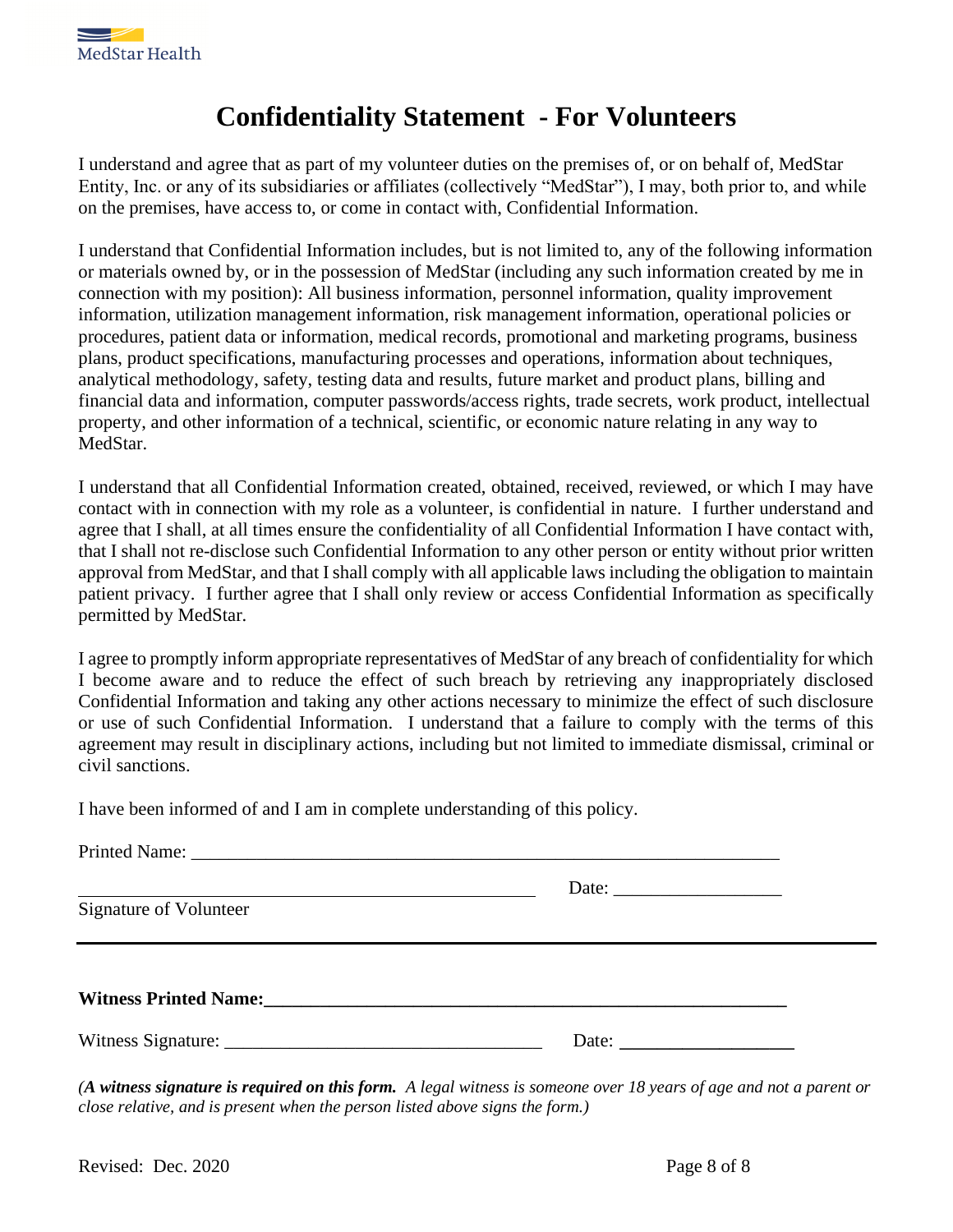#### **FCRA NOTICE AND ACKNOWLEDGMENT**

IMPORTANT -- PLEASE READ CAREFULLY BEFORE SIGNING ACKNOWLEDGMENT

#### NOTICE REGARDING BACKGROUND INVESTIGATION

St. Mary's Hospital ("the Company") may obtain information about you from a consumer reporting agency for employment purposes. Thus, you may be the subject of a "consumer report" and/or an "investigative consumer report" which may include, but is not limited to: employment and education verifications; social security number verification; criminal and civil court records; personal interviews; driving records; and/or any other public records or any other information bearing on your character, general reputation, personal characteristics and trustworthiness. These reports may be obtained at any time after receipt of your authorization and, if you are hired, throughout your employment. You have the right, upon written request made within a reasonable time after receipt of this notice, to request disclosure of the nature and scope of any investigative consumer report.

The report will be generated by Universal Background Screening (4000 North Central Avenue, Suite 1000, Phoenix, AZ 85012, 1-877-263-8033) or another outside organization. The scope of this notice and authorization is all-encompassing, however, allowing the Company to obtain from any outside organization all manner of consumer reports and investigative consumer reports now and, if you are hired, throughout your employment to the extent permitted by law. As a result, you should carefully consider whether to exercise your right to request disclosure of the nature and scope of any investigative consumer report.

New York applicants only: You have the right to inspect and receive a copy of any investigative consumer report requested by the Company by contacting the consumer reporting agency identified above directly.

#### **ACKNOWLEDGMENT AND AUTHORIZATION**

I acknowledge receipt of the NOTICE REGARDING BACKGROUND INVESTIGATION (above) and A SUMMARY OF YOUR RIGHTS UNDER THE FAIR CREDIT REPORTING ACT (separate document) and certify that I have read and understand both of those documents. I hereby authorize the obtaining of "consumer reports" and/or "investigative consumer reports" at any time after receipt of this authorization and, if I am hired, throughout my employment. To this end, I hereby authorize, without reservation, any law enforcement agency, administrator, state or federal agency, institution, school or university (public or private), information service bureau, employer, or insurance company to furnish any and all background information requested by Universal Background Screening, another outside organization acting on behalf of the Company, and/or the Company itself. I agree that a facsimile ("fax") or photographic copy of this Authorization shall be as valid as the original.

Minnesota and Oklahoma applicants only: Please check this box if you would like to receive a copy of a consumer report if one is obtained by the Company. [ ]

Applicants of New York Employers only: I acknowledge that by signing below, I have also received a copy of Article 23-A of the New York Correction Law, in compliance with Article 25 Section 380-g of the New York General Business Law.

California applicants only: By signing below, you also acknowledge receipt of the NOTICE REGARDING BACKGROUND INVESTIGATION PURSUANT TO CALIFORNIA LAW. Please check this box if you would like to receive a copy of an investigative consumer report or consumer credit report if one is obtained by the Company at no charge whenever you have a right to receive such a copy under California law. [ ]

Signature

Date

Full Name (First/Middle/Last)

Social Security Number (SSN)

Driver License State / Number

FCRA:FMPLOYMENT:003845:11/23/2009 7:06:20 AM